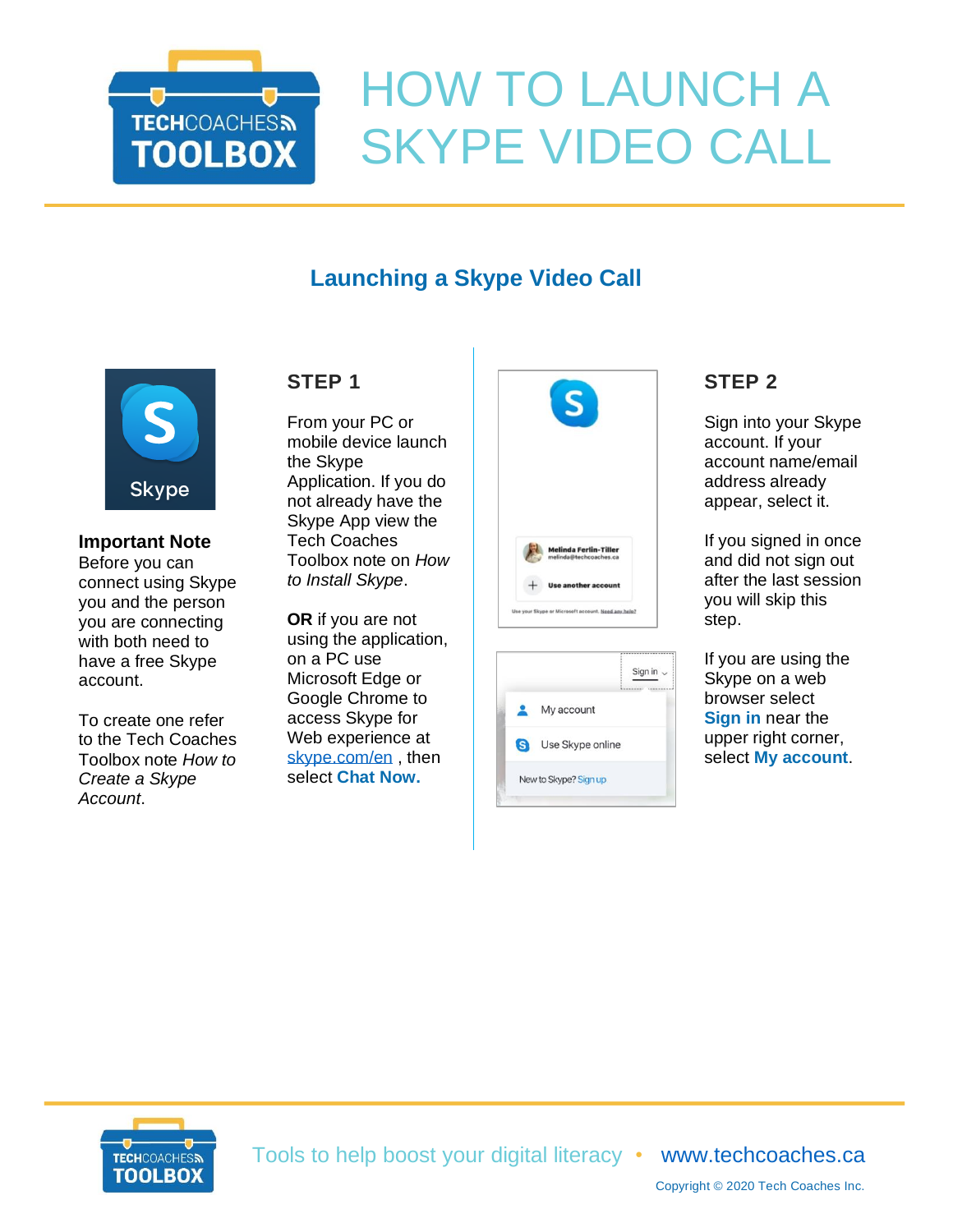

| <b>RECENT CALLS</b> |                                                  |  |  |  |
|---------------------|--------------------------------------------------|--|--|--|
|                     | Meet Now<br>९ Thursday at 2:07 PM                |  |  |  |
|                     | <b>Christopher Bint</b><br>ং Thursday at 2:03 PM |  |  |  |

#### **STEP 3**

#### Select **Calls**.

This will appear a list of recently made calls from your Skype account. To quickly connect with someone on this list select the camera button to the right of their name for a video call and the telephone symbol for just an audio call. Once either are selected it will initiate the call immediately.





## **STEP 4**

To contact someone new. Tap or select to the right of the magnifying glass. Type the email address of the person you are connecting. This email address must be the one they are using for their skype account. Or enter their skype name if given. Searching for just the first name of the person will leave you with many results to browse through.



## **STEP 5**

Once selecting the contact from the results list (may have to double click their name on a PC), a conversation box will appear which will allow you to type a private message near the bottom of the screen. This conversation section also shows calls placed and missed for reference if needed.

To start a video call, select the camera icon in the upper right. The call will be placed immediately.



|  | Contacts |
|--|----------|
|  |          |

# **STEP 6**

If the person you care calling does not answer, because they are not online, or signed into Skype you will receive a notice as the one on the left. Close the notice by selecting the **X** in the upper left corner.

To **add a person as a contact**, once found from step 5, selected select **Say Hi** in the conversation box. They will now appear in the **Contacts** section.



Tools to help boost your digital literacy • [www.techcoaches.ca](http://www.techcoaches.ca/)

Copyright © 2020 Tech Coaches Inc.